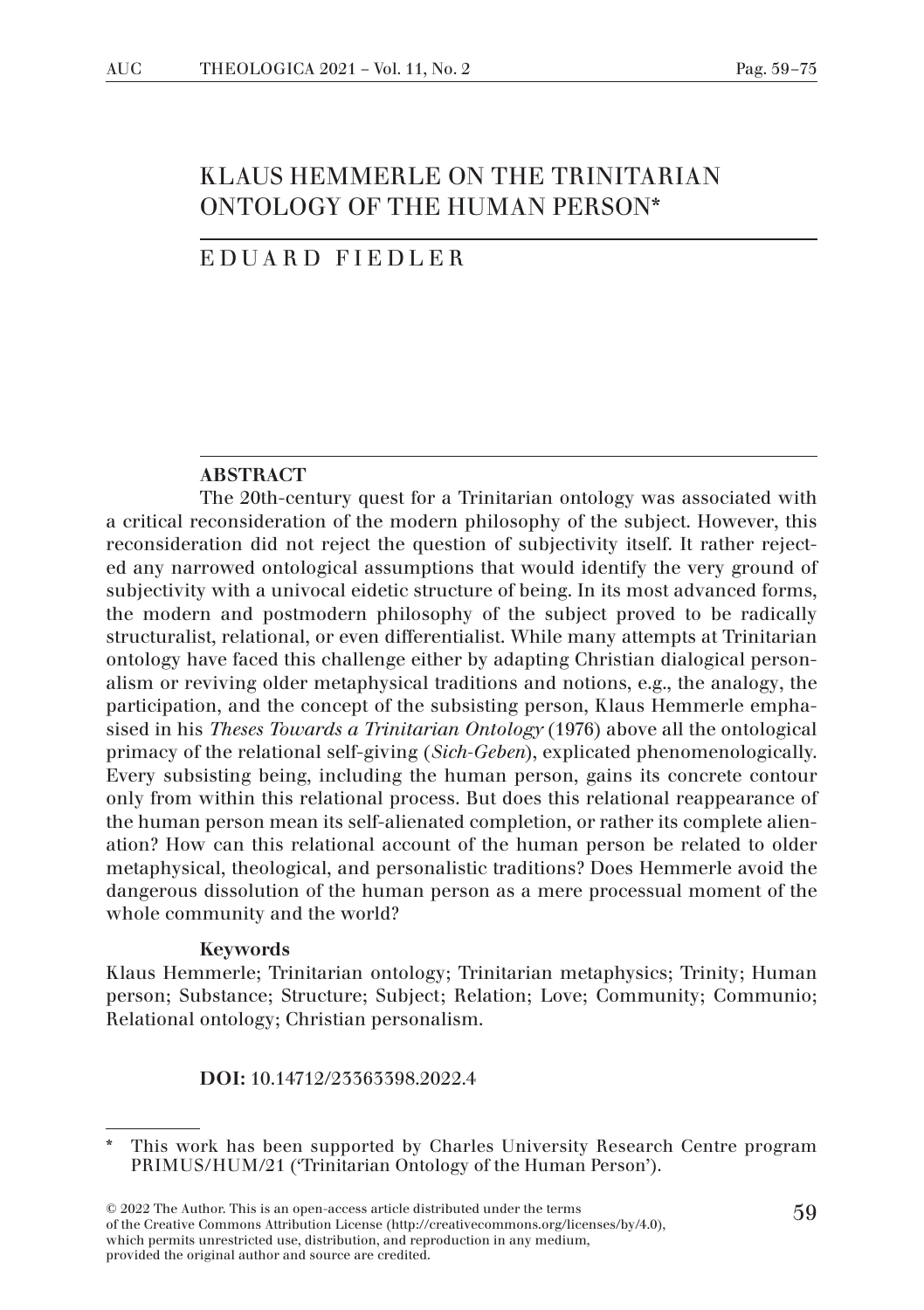### 1. Trinitarian Ontology and the Question of the Human Person

From its beginning, the 20th-century quest for a Trinitarian ontology1 was widely associated with a critical reconsideration of the modern philosophy of the subject as developed in various forms by Descartes (*cogito*), Kant (*Ich denke*), Hegel (*Geist*), Husserl (*das reine Ich*), or Heidegger (*Dasein*). However, this theological critique did not reject the question of subjectivity or being-in-the-world itself. It rather rejected its situating within narrowed ontological constellations dominated either by the idealistic and transcendental hypostatising of being as an eidetic structure a priori, outside the theological real difference between Triune God and his creation, or by the identification of the subject-centred, self-intentionally structured horizon of the phenomenological reduction with the sole *terminus ad quem* of Being's historical self-disclosure.

In its most advanced forms, this modern and postmodern philosophy of the subject proved to be radically structuralist, relational, deconstructivist, or even differentialist.2 While Fink still acknowledged the importance of grasping the fullness of presence in the midst of an ontologically understood play,<sup>5</sup> according to Derrida, the identifiable presence, this *terminus ad quem* of Being's self-revelation, is always already a metaphysical end of the play. Derrida states that there are 'two interpretations of interpretation, of structure, of sign, of freeplay'. The one (1) seeks to understand the metaphysical and onto-theological truth behind the relational structure, freeplay, and fluctuating order of signs. Such a metaphysical interpretation turns towards the securing and grounding origin and speech which brings the play to its end. The

<sup>1</sup> For a brief summary, see Roland Kany, 'Trinitarische Ontologie und Logik,' in *Augustins Trinitätsdenken: Bilanz, Kritik und Weiterführung der modernen Forschung zu De Trinitate*, by Roland Kany, 1st ed. (Tübingen: Mohr Siebeck, 2007), 272–78; Jean-Yves Lacoste, 'Being, Relation, and Communion,' in *Encyclopedia of Christian Theology*, ed. Jean-Yves Lacoste (New York: Routledge, 2005); Ľubomír Žák, 'Verso una ontologia trinitaria,' in *Abitando la Trinità. Per un rinnovamento dell'ontologia*, ed. Piero Coda and Ľubomír Žák (Roma: Città Nuova, 1998), 5–25; Ludger Oeing-Hanhoff, 'Ontologie, Trinitarische,' in *Historisches Wörterbuch der Philosophie (Bd. 6)* (Basel – Darmstadt: Schwabe Verlag, 1984).

<sup>2</sup> Cf. Vernon W. Cisney, *Deleuze and Derrida: Difference and the Power of the Negative* (Edinburgh: Edinburgh University Press Ltd, 2018).

 $\frac{3}{10}$  The contrast with the [...] futurism of our life, play is characterized by calm, timeless 'presence' and autonomous, self-sufficient meaning…' Eugene Fink, 'The Oasis of Happiness: Toward an Ontology of Play,' *Yale French Studies* 41 (1968): 21.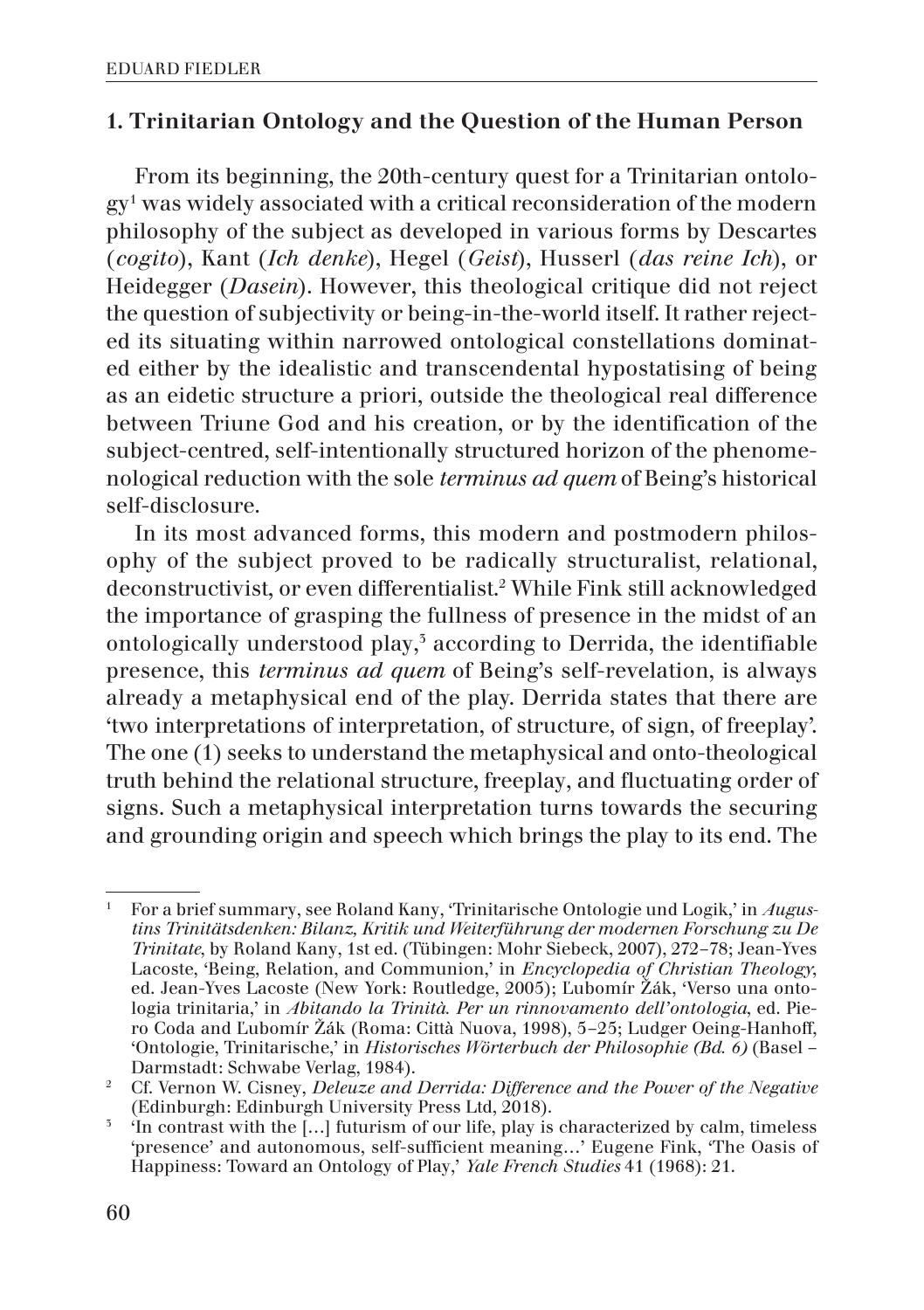second interpretation (2), instead, 'affirms freeplay and tries to pass beyond man and humanism',4 and thereby ignites the course of the metaphysically unsecured 'freeplay' through the constant sacrifice of the substantiality of the human person on the altar of the absolute *différance*.

Although there certainly were influential personalistic attempts at Trinitarian ontology which opposed the modern and postmodern philosophy of the subject but otherwise shared its anti-metaphysical, anti-Platonic, or anti-Hellenistic tendency,<sup>5</sup> most 20th century approaches to Trinitarian ontology have faced this challenge by genealogically pointing to its forgotten metaphysical and neglected theological assumptions and, at the same time, by systematically reviving older metaphysical traditions which intellectually articulated and practically enacted the situation of man in the hierarchical order of being through the notion and the praxis of the analogy, the participation, and the concept of the subsisting person. The contemporary of Heidegger, Jesuit priest, philosopher, and theologian Erich Przywara devoted his central works to the problem of the analogical predication of being, *analogia*  entis. In double contrast to Hegel and Heidegger,<sup>6</sup> Przywara's creatural metaphysics articulated the situation of the limited and analogous creatural participation in the gift of being above the contradictory dialectic of nothingness and under the absolute fullness of identity in the Triune God. Although always stressing the moment of *maior dissimilitudo* and warning against any revivals of Joachimite Trinitarianism,7 he also clearly saw that every creatural metaphysics depends on the

<sup>4</sup> Jacques Derrida, 'Structure, Sign, and Play in the Discourse of the Human Sciences,' in *The Languages of Criticism and the Sciences of Man*, ed. Richard Macksey and Eugenio Donato (Baltimore: Johns Hopkins Press, 1970), 264–65.

<sup>5</sup> Cf. Ioannis Zizioulas, *Being as Communion: Studies in Personhood and the Church* (Crestwood, N.Y: St. Vladimir's Seminary Press, 1985); Colin E. Gunton, *The One, the Three, and the Many: God, Creation, and the Culture of Modernity* (Cambridge – New York: Cambridge University Press, 1993). Recently, the anti-platonic tendency in Gunton was discussed by King-Ho Leung, 'Ontology and Anti-Platonism: Reconsidering Colin Gunton's Trinitarian Theology,' *Neue Zeitschrift für systematische Theologie und Religionsphilosophie* 62, no. 4 (December 2020): 419–40, https://doi .org/10.1515/nzsth-2020-0022. The postmetaphysical approach to Trinitarian ontology was also recommended by Christoph Theobald, 'Gott ist Beziehung: Zu einigen neueren Annäherungen an das Geheimnis der Trinität,' *Concilium* 37 (2001): 34–45.

<sup>6</sup> See John R. Betz, 'The Analogia Entis in Erich Przywara and Ferdinand Ulrich: Toward a More Catholic Metaphysics,' *Communio: International Catholic Review* 46, no. 1 (2019): 113–14.

<sup>7</sup> See Erich Przywara, 'The Scope of Analogy as a Fundamental Catholic Form (1940),' in *Analogia Entis: Metaphysics: Original Structure and Universal Rhythm*, by Erich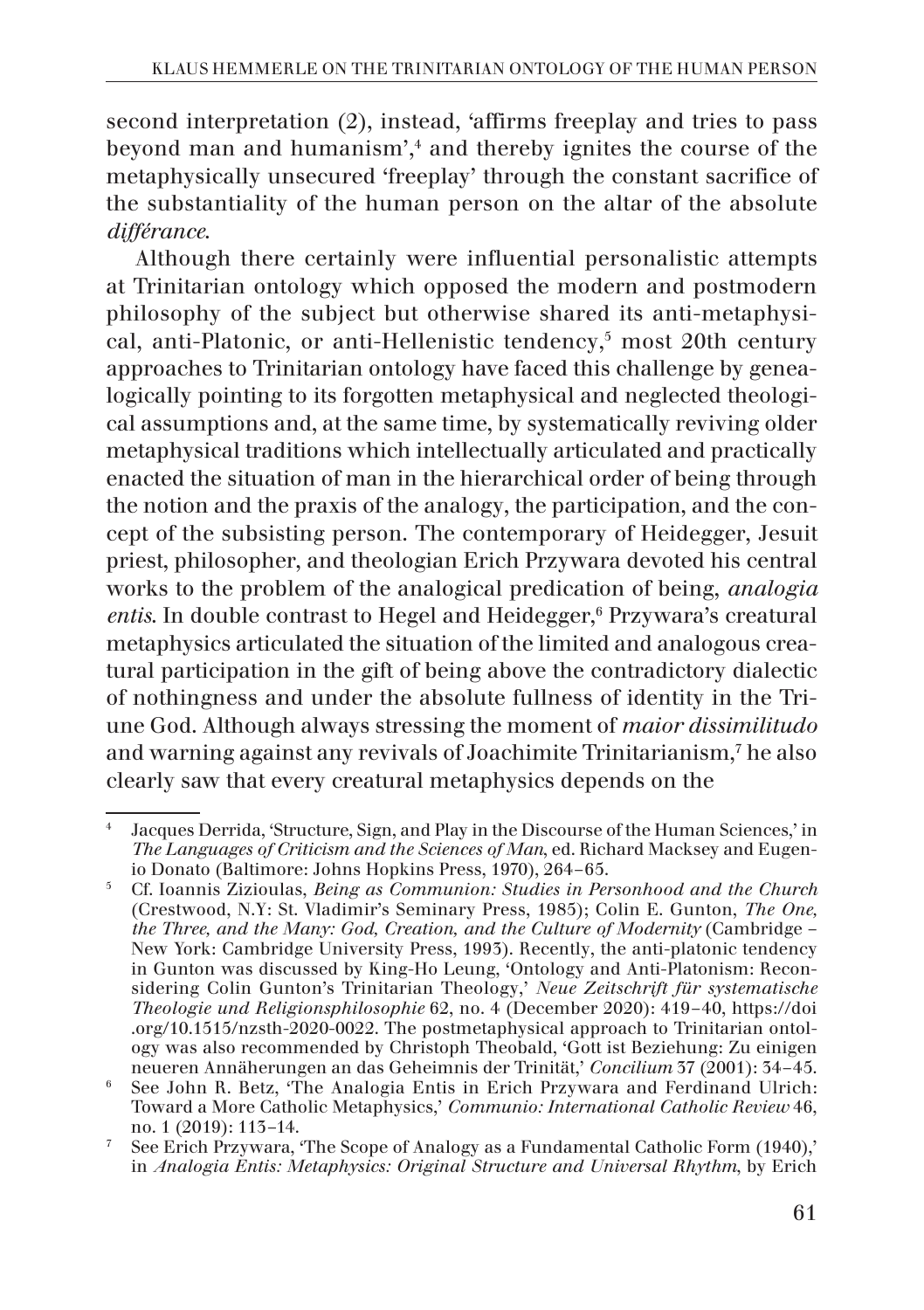ever greater self-reduction (…) into the 'depths of God,' but thereby into the inner-personal life of God – into, that is, the Trinitarian. Theological metaphysics is here properly enjoined to undertake a renewal of Augustine – though in the medium of the 'holy sobriety' of Thomas Aquinas  $(...)$ <sup>8</sup>

Already in the years before the beginning of World War II, the German Catholic philosopher Theodor Haecker dared to proleptically formulate the programme of *analogia entis* becoming *analogia Trinitatis*:

The task of the next decades and centuries will be to explore and to articulate that man, as the image of the Triune God, can most beautifully, truly, and blissfully be known according to *analogia Trinitatis*, and together with man and through man also the whole creation which is through and through a similitude of God.9

Haecker's turn to the 'urgent task' of *analogia Trinitatis* was motivated above all by his 'anthropological synthesis of Thomist realism and Kierkegaardian personalism'.10 He attempted to formulate a 'hierarchical' justification of the human person using the Augustinian and Thomistic conceptual instruments while preserving the difference between the absolute existence of the Triune God and the relative existence of man.11 Later, Haecker's turn to the 'urgent task' of *analogia Trinitatis* was followed by authors who, for the first time, explicitly called their philosophical and theological endeavour 'Trinitarian ontology' (Clemens Kaliba)12 or 'Trinitarian metaphysics' (Hans-Edu-

Przywara, trans. John R. Betz and David Bentley Hart (Grand Rapids, Michican: Wil-

liam B. Eerdmans Pub. Company, 2014), 356–60. 8 Erich Przywara, *Analogia Entis: Metaphysics: Original Structure and Universal Rhythm*, trans. John R. Betz and David Bentley Hart (Grand Rapids, Michican: William B. Eerdmans Pub. Company, 2014), 182.

<sup>9</sup> Theodor Haecker, 'Schöpfer und Schöpfung,' in *Was ist der Mensch? Der Christ und die Geschichte. Schöpfer und Schöpfung*, by Theodor Haecker, Gesammelte Werke 4 (München: Kösel, 1965), 431. The translation from German text is my own.

<sup>&</sup>lt;sup>10</sup> Helena M. Tomko, 'Beyond Reception: Understanding Theodor Haecker's Kierkegaardian Authorship in the Third Reich,' *International Journal of Philosophy and Theology* 80, no. 4–5 (2019): 341, https://doi.org/10.1080/21692327.2018.1451357.

<sup>11</sup> Cf. Florian Mayr, *Theodor Haecker: Eine Einführung in sein Werk* (Paderborn – München: Schöningh, 1994), 12. Przywara took a very sceptical view of Haecker's *analogia Trinitatis* precisely because he believed that Haecker relativised this difference hierarchically (thereby neglecting the moment of *maior dissimilitudo*). Cf. Przywara, 'The Scope of Analogy as a Fundamental Catholic Form (1940),' 349.

<sup>12</sup> Clemens Kaliba, *Die Welt als Gleichnis Des dreieinigen Gottes: Entwurf zu einer trinitarischen Ontologie* (Salzburg: Otto Müller Verlag, 1952), 9.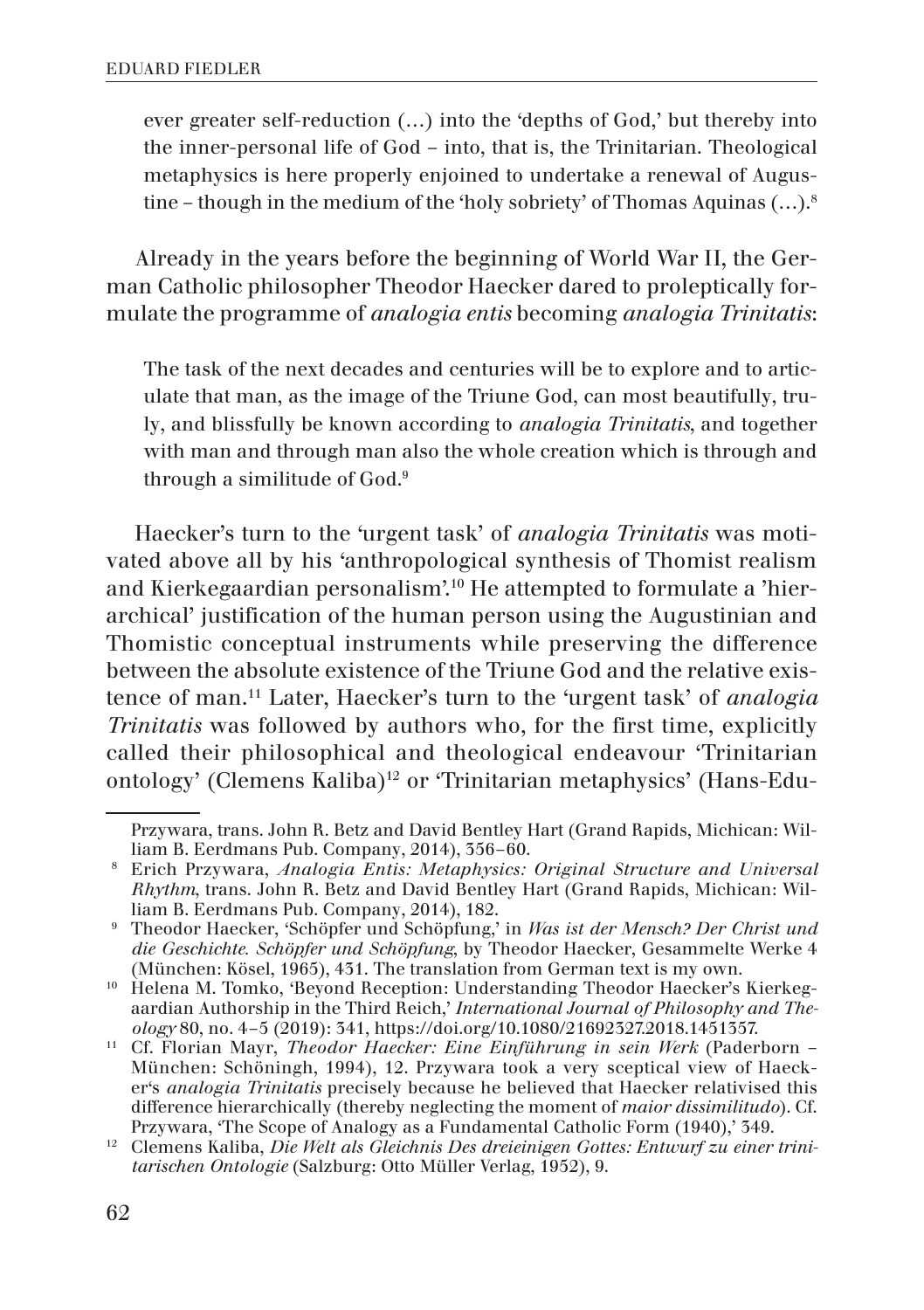ard Hengstenberg).13 All of these authors reacted to early discussions concerning the relation between modern transcendental, idealistic, or phenomenological philosophy of the subject and theology by embedding the subjective noetic activity and its ontological grounding into the Trinitarian order of being and thought, 'rhythmised' by *analogia entis*.

More in the manner of the 'holy sobriety' of Thomas Aquinas, mentioned earlier by Przywara, Christian philosophers and theologians like Gustav Siewerth, Ferdinand Ulrich, Hans Urs von Balthasar, and Heinrich Beck developed a robust account of being as actuality of love or *similitudo divinae bonitatis*14 focusing on the relation between Thomistic real difference and personal receptivity of the gracious gift of being.15 According to Ulrich, the task of man is to avoid the seductions of univocally possessing being as something juxtaposed to the Triune God and participate at the realisation of the 'pure mediation' of being, which as 'nothing' reveals 'God's loving presence.'16 Reconstructively inventing the Trinitarian ontology of Thomas Aquinas, Ludger Oeing-Hanhoff also argued for the gratuity of the personal being.17 W. Norris Clarke emphasised the ontological primacy of the substance-in-relation and interpreted this account of being as a triadic or a Trinitarian ontology.18 The Trinitarian ontology of John Milbank also has Thomistic connotations.19 In the context of patristic theology, we find the same emphasis on substance-in-relation in the recent publications of Giulio Maspero.20

<sup>13</sup> Hans-Eduard Hengstenberg, *Das Band zwischen Gott und Schöpfung: Entwurf einer Analogia Trinitatis* (Frankfurt am Main: Lang, 1991), 5.

<sup>14</sup> Thomas Aquinas, *De Veritate*, 22, 2, ad 2.

<sup>15</sup> Cf. Gisbert Greshake, *Der dreieine Gott: Eine trinitarische Theologie* (Freiburg im Breisgau: Herder Verlag, 1997), 244–45.

<sup>16</sup> Ferdinand Ulrich, *Homo Abyssus: The Drama of the Question of Being*, trans. David C. Schindler (Washington, DC: Humanum Academic Press, 2018), 22–23.

<sup>17</sup> See Ludger Oeing-Hanhoff, 'Trinitarische Ontologie und Metaphysik der Person,' in *Metaphysik und Freiheit: ausgewählte Abhandlungen*, ed. Theo Kobusch and Walter Jaeschke (München: Erich Wewel Verlag, 1988), 143–49.

<sup>18</sup> See W. Norris Clarke, 'To Be Is to Be Substance-in-Relation,' in *Explorations in Metaphysics: Being-God-Person* (Notre Dame, Ind: University of Notre Dame Press, 1994), 118–19.

<sup>19</sup> See John Milbank, 'Manifestation and Procedure: Trinitarian Metaphysics after Albert the Great and Thomas Aquinas,' in *Tomismo creativo: letture contemporanee del Doctor communis*, ed. Marco Salvioli, Quaderni / Sacra doctrina 1 (Bologna: ESD, 2015), 41–117.

<sup>20</sup> See, for example, Giulio Maspero, 'Life as Relatio: Classical Metaphysics and Trinitarian Ontology,' *Theological Research. The Journal of Systematic Theology* 2, no. 1 (2014): 19, https://doi.org/10.15633/thr.677.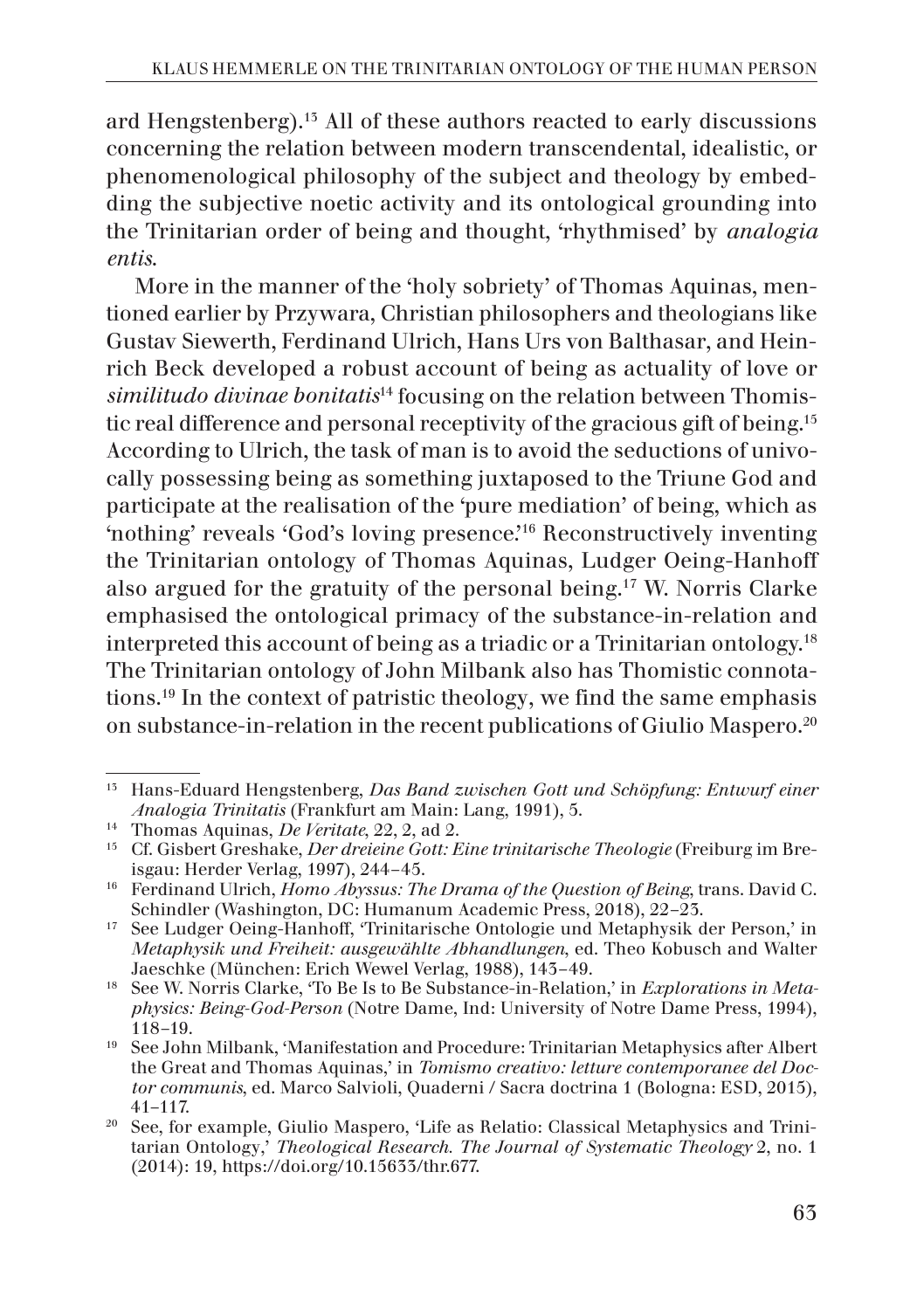As it seems, philosophical and theological notions like *analogia entis* and *analogia Trinitatis*, creatural participation in the common act of being, non-subsistence of *esse commune* revealing the kenotic character of Trinitarian love, receptivity of receiving the gift of being, and constitutive interpersonal relationality helped to specify and concretise in various forms of the 20th century Trinitarian ontologies their overall critical attitude towards narrowed ontological assumptions of the modern and postmodern philosophy of the subject.

However, as an example of probably the most well-known account of Trinitarian ontology in the 20th century shows, the situation is not so simple. Although also adapting all the mentioned systematic notions and sharing the critical attitude towards the subject-centred philosophy, Klaus Hemmerle (1929–1994), Catholic theologian and philosopher, later Bishop of Aachen, $21$  also engaged with some of the most advanced forms of the modern philosophy of the subject which proved to be radically structuralist and relational. In his *Theses Towards a Trinitarian Ontology* (1976),<sup>22</sup> he emphasised the primacy of relational self-giving (*Sich-Geben*), explicated phenomenologically.23 Recalling with Paul the Apostle that 'love alone remains', he argued that what becomes central is

the displacement of the centre of gravity from the self to the other, movement (no longer understood in an Aristotelian fashion) and *relatio* (likewise no longer understood as a category or even as the accident weakest in Being) (…). Only one thing remains: active participation in that movement which *agape* itself is. This movement is the rhythm of Being; it is the rhythm of giving that gives itself.24

<sup>21</sup> For a biographical account of Hemmerle's life, see Wilfried Hagemann, *Verliebt in Gottes Wort: Leben, Denken und Wirken von Klaus Hemmerle, Bischof von Aachen* (Würzburg: Echter, 2008).

<sup>22</sup> Klaus Hemmerle, *Theses Towards a Trinitarian Ontology*, trans. Stephen Churchyard (New York: Angelico Press, 2020).

<sup>23</sup> A brief introduction to Hemmerle's *Theses* can also be found by Klaus Kienzler, *Bewegung in die Theologie bringen: Theologie in Erinnerung an Klaus Hemmerle* (Freiburg: Herder Verlag, 2017), 2–21; Michael Böhnke, *Einheit in Mehrursprünglichkeit: Eine kritische Analyse des trinitarischen Ansatzes im Werk von Klaus Hemmerle*, Bonner Dogmatische Studien, Bd. 33 (Würzburg: Echter, 2000), 53-63; Karel Říha, 'K trin-<br>itární ontologii,' *Studia Theologica* 5, no. 3 (2003): 9-15.

<sup>&</sup>lt;sup>24</sup> Hemmerle, *Theses (Trans. Churchyard)*, 35.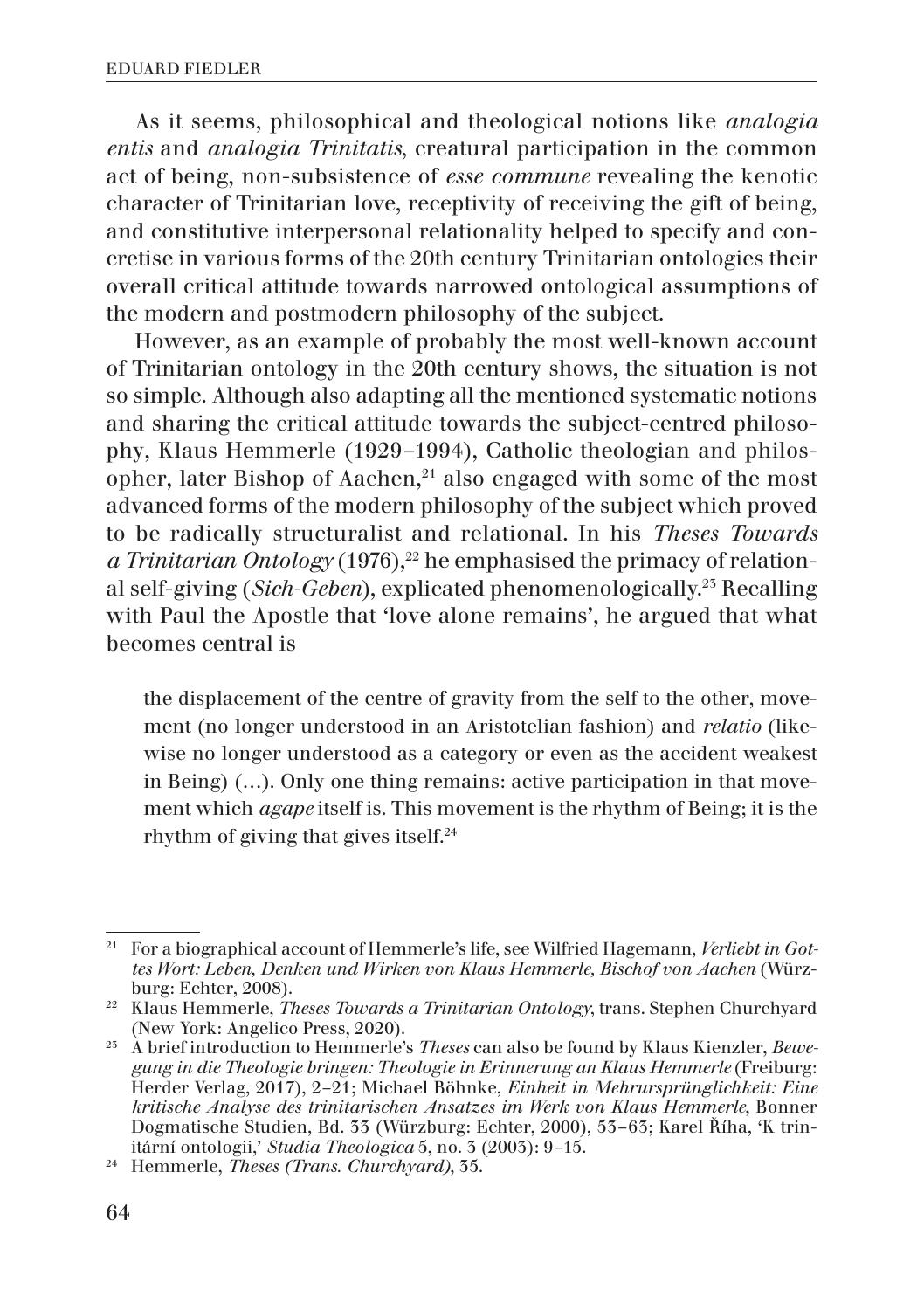From within this process, the human person gains himself radically anew as an origin, a pole of plural origination (*Mehrursprünglichkeit*).25

In addition to all the older traditions mentioned, by explicating the phenomenon of self-giving in this radically relational manner, Hemmerle draws significantly from the work of the Freiburg philosopher Heinrich Rombach. In his structural ontology (*Strukturontologie*), Rombach identifies persons with structural moments embedded into the whole dynamism of the structure's self-organisation and self-creation.26 Similarly, in his *Theses*, Hemmerle defines persons as poles crystallising from within relational being-together. But does this relational reappearance of the human person mean its self-alienated completion, or rather its complete structural and functional alienation? How can this radically relational account of the human person be related to other forms of 20th century Trinitarian ontology and older metaphysical traditions? Does Hemmerle avoid the existentialist, structuralist, or even differentialist dissolution of the human person as a mere moment of some phenomenologically fundamental (*Grundphänomen*), but ever-changing immanent processes?

After these introductory notes on the relation between various forms of 20th century Trinitarian ontology and modern and postmodern philosophy of the subject, I will briefly describe the traditional Christian metaphysical account of the human person and subjectivity. On the background of this exposition, I will formulate the specific character of Hemmerle's phenomenological approach towards the Trinitarian ontology of the human person. Based on the analysis of his phenomenological rereading of the traditional personalistic metaphysics in his *Person and Community* (1993), the most disturbing questions concerning his radically relational account of the human person will be addressed. Their clarification could prove important not only in view of the different ways of interpreting Hemmerle's Trinitarian ontology but above all in view of the ever-deepening modern and postmodern tendency of the structural functionalisation of all reality, personal reality included.

<sup>25</sup> Ibid., 38–41. As for the concept of *Mehrursprünglichkeit*, cf. Böhnke, *Einheit in Mehrursprünglichkeit*, 72–79.

<sup>26</sup> Heinrich Rombach, *Strukturontologie: Eine Phänomenologie der Freiheit*, 2nd ed. (Freiburg im Breisgau: Alber Verlag, 1988), 28.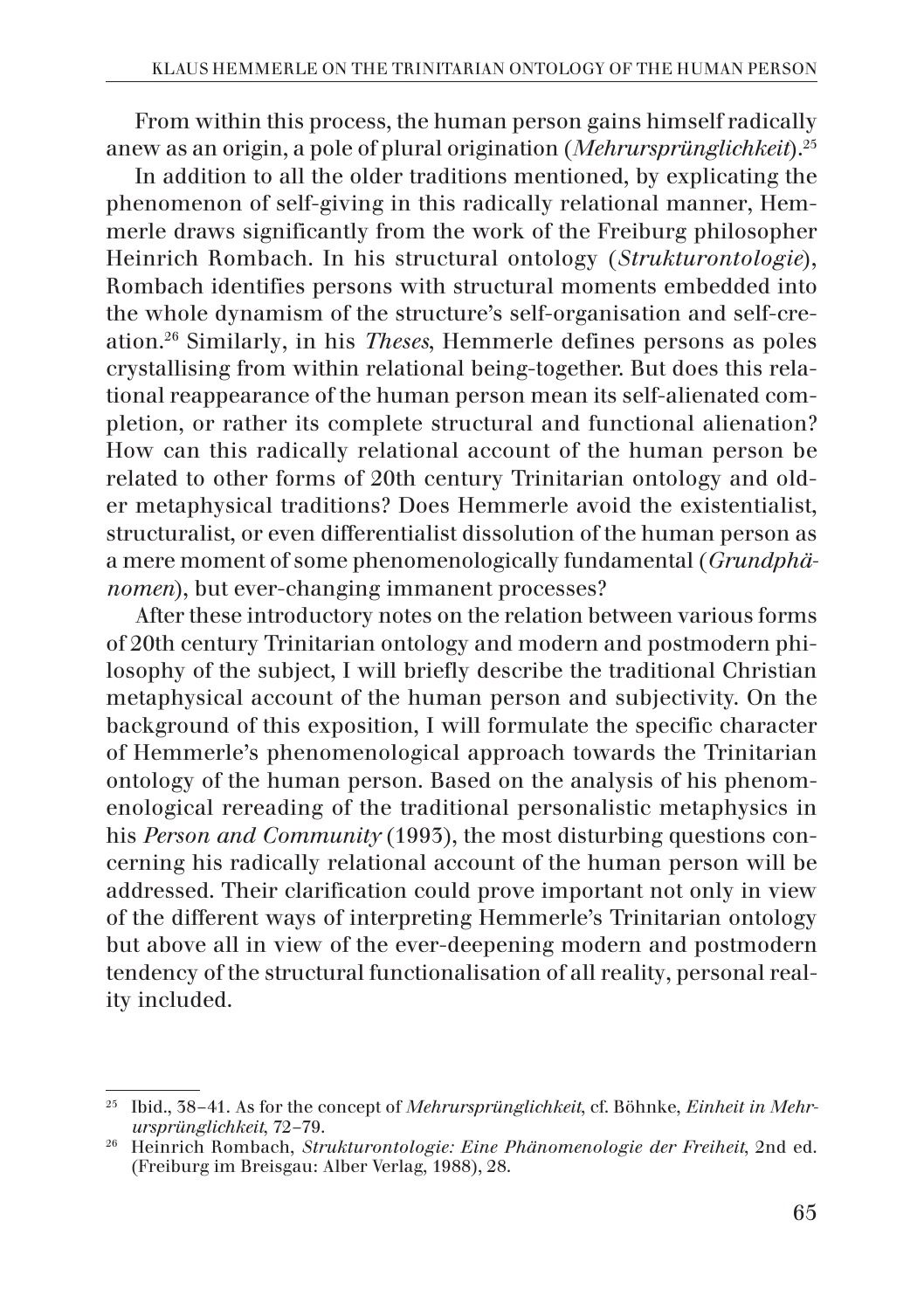## 2. Being the Person: Christian Metaphysics of the Inner Man and Phenomenology

Without a doubt, the question of the human or divine person, of a personal being, is one of the fundamental questions of Christian philosophy and theology. Adapting the thinking of the Platonic Academy and the Stoa, Christian philosophers have been concerned with the peculiar reality of the human person from the very beginning. This interest was fundamentally motivated by the encounter with the theological mystery of the person of Christ and the mystery of the Trinity. Christological and Trinitarian discussions of the Patristic era had a decisive influence not only on the development of the theological concept of person but also on its legal and anthropological or philosophical variant.<sup>27</sup>

According to the German historian of Christian philosophy Theo Kobusch, it was initially Origen<sup>28</sup> who pursued the revision of the older ancient Greek essentialist determination of the human person and converted the one-sided logic of this determination: neither nature nor essence should determine personal freedom (προαίρεσις), but personal freedom, participating in the Good, should determine the nature, the essence.29 This Origenian tradition was then developed further by the Greek Church Fathers (such as Gregory of Nyssa and John Chrysostom). Augustine deepened it by stressing the problematics of the inner man (*homo interior*),<sup>30</sup> especially in the Trinitarian context.<sup>31</sup> Theo Kobusch interprets this patristic development as the epochal discovery of free subjectivity within a metaphysics of the inner man. According to Kobusch, the modern philosophy of the subject was most importantly influenced precisely by this Christian tradition.<sup>52</sup> Despite its substance-ontological formulation, this tradition also includes Boethius's formula of being a person: '*Persona est naturae* 

<sup>27</sup> Cf. Piero Coda, *From the Trinity: The Coming of God in Revelation and Theology*, ed. William Neu (Washington, D.C: The Catholic University of America Press, 2020), 461–62.

<sup>28</sup> Cf. Origen of Alexandria, *Homiliae in Lucam*, 11.

<sup>29</sup> See Theo Kobusch, *Selbstwerdung und Personalität: Spätantike Philosophie und ihr Einfluss auf die Moderne* (Tübingen: Mohr Siebeck, 2018), 211–16.

<sup>30</sup> Ibid., 84.

<sup>&</sup>lt;sup>51</sup> Cf. Augustine, *De Trinitate*, X.<br><sup>52</sup> Kobusch, *Selbstwerdung und* 

<sup>32</sup> Kobusch, *Selbstwerdung und Personalität*, 95–97; Theo Kobusch, *Christliche Philosophie: Die Entdeckung der Subjektivität* (Darmstadt: Wissenschaftliche Buchgesellschaft, 2006), 71.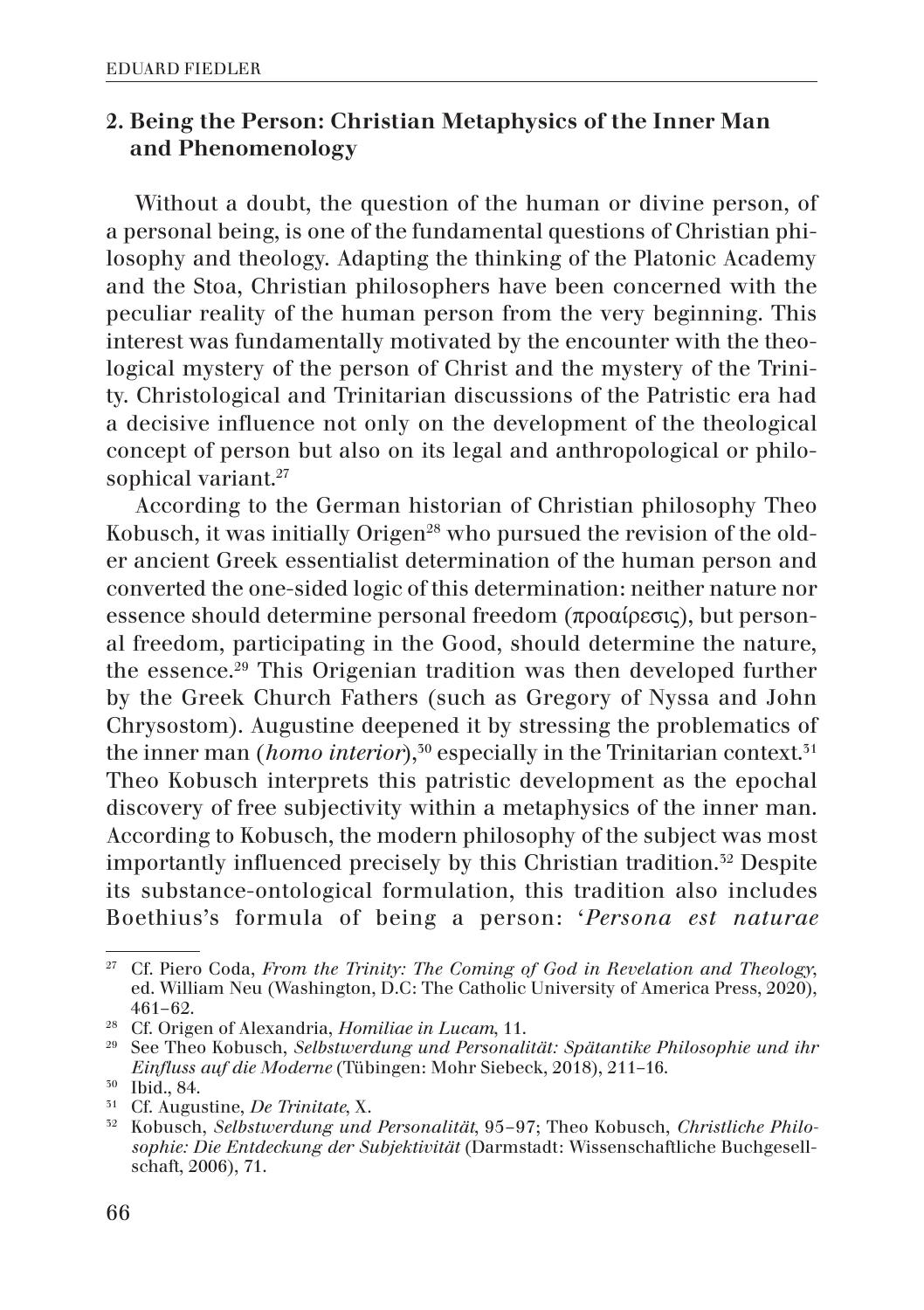*rationalis individua substantia*.<sup>33</sup> Here, too, a clear distinction can be made between the essential principle of nature and the principle of free, albeit still substantially expressed, individuality.

As it omits some fundamental questions concerning the inner and the outer relationality of personal beings, this subject-oriented theological genealogy of modern philosophy is not unproblematic. It argues that regardless of whether in the context of medieval substance ontology (as in Boethius or Thomas Aquinas) or in the context of the mystical metaphysics of the inner man (as in Origen or Gregory of Nyssa), the premodern Christian prioritisation of the subjective personal life and freedom transformed into the modern philosophy of the subject. Although there indeed are good arguments for stating the systematic connection between premodern and modern philosophical accounts of the inner life of the spirit or mind, as in the case of Augustine's and Hegel's phenomenology of subjectivity,<sup>34</sup> it is also necessary to point out the substantial difference between them associated with the ambivalence of the ontological grounding of the inner relationality of the acts of being, thinking, and willing. This relationality stems either from the gracious character of the gift of being as 'love', contemplated through intellectual participation in the analogical and Christological reduction into the Triune God, or it is based on the inner potentiality of the self-reflexive actualisation of the supposedly a priori eidetic structure of being as, initially, 'nothing'. While Erwin Schadel genealogically proved the latter to be the result of the modern *Trinitätsvergessenheit*, 35 the former option was, at least preliminarily, restored and revived by authors associated with the 20th-century quest for a Trinitarian ontology.

Now, the phenomenological account of the transcendental subjectivity or existentialist *Dasein* and its postmodern structuralist or differentialist variants are bound to this modern subject-centred philosophy. In the self-intentionally structured horizon of phenomenological reduction, relations could only be thematised and grasped as the eidetic

<sup>33</sup> Boethius, *Contra Eutychen et Nestorium*, c. 3.

<sup>34</sup> Cf. Vittorio Hösle, 'From Augustine's to Hegel's Theory of Trinity,' *Neue Zeitschrift für systematische Theologie und Religionsphilosophie* 62, no. 4 (2020): 441–65, https://doi .org/10.1515/nzsth-2020-0023.

<sup>35</sup> See Erwin Schadel, 'Introduction,' in *Bibliotheca Trinitariorum: Internationale Bibliographie trinitarischer Literatur (I. Band: Autorenverzeichnis)*, ed. Erwin Schadel (München – New York – London – Paris: K. G. Saur, 1984), XXIII–XXXVI.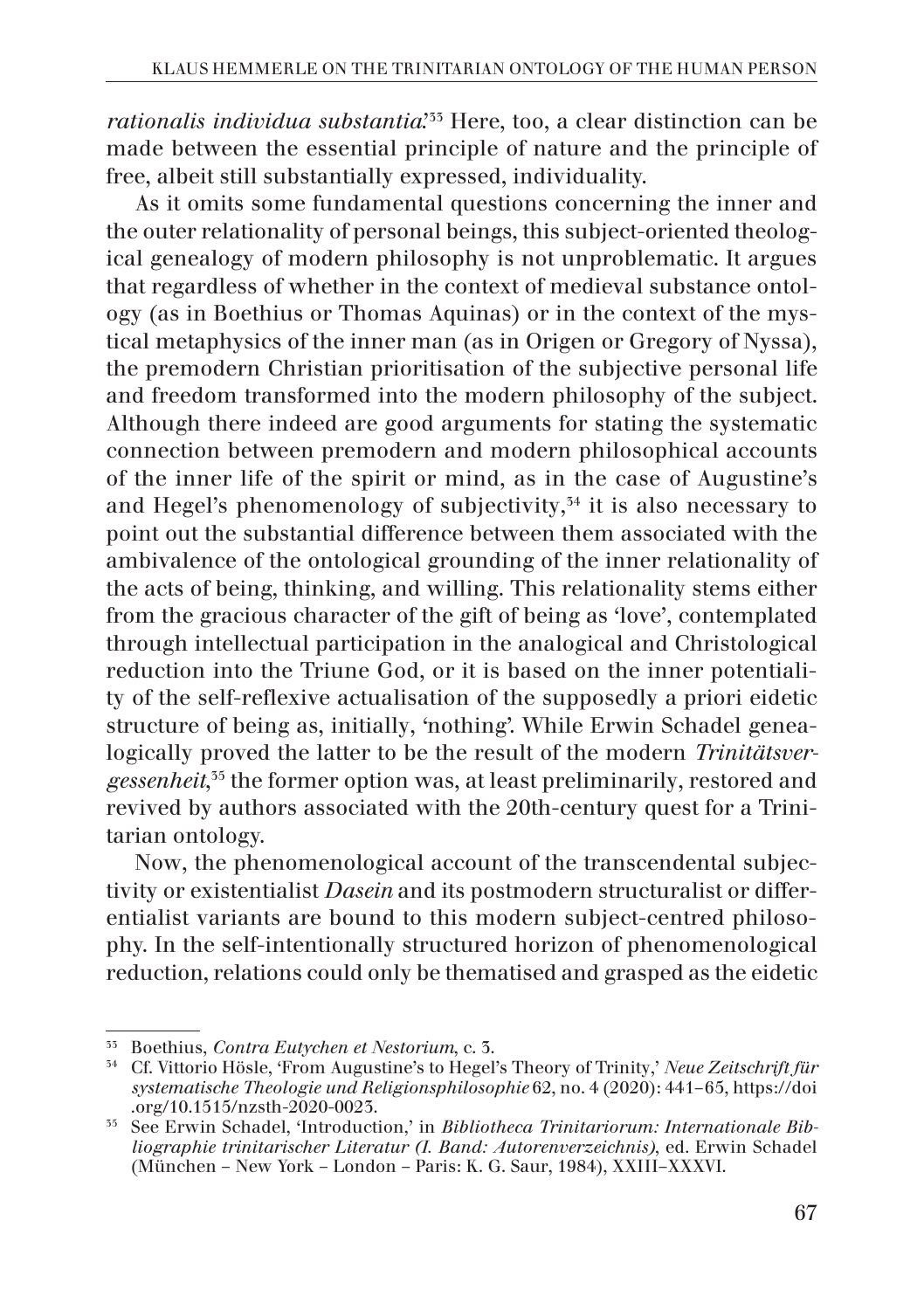mediation of the subject-centred self-intentionality. Hence, Heidegger's analysis of a 'being-together' (*Mitsein*) resulted in its supposedly unauthentic and derivative character (*das Man*).<sup>36</sup> Of course, stressing the role of language and thankful thinking in the phenomenological horizon determined by Being's historical self-disclosure as *Ereignis* enables an ontological shift or conversion towards a phenomenology of the structural intersubjectivity, concerned with fundamental multi-polar phenomena like play, life, or speech.<sup>37</sup> But since these fundamental phenomenological ontologies have no access to the metaphysical grammar of the substance, relation, and their analogical predication, the relationality implied in analysed fundamental phenomena has no real (and symbolical), but only functional (and virtual) meaning. The reality of the constitutive personal relations, at the same time internalising the outside through receptive dwelling in the personal substance and externalising the inside through communicative excess of the innermost gift of being, can hardly be expressed when the persons have no substantial, but only structural meaning. Does this argument imply that the promising but radically relational Trinitarian ontology of Klaus Hemmerle, significantly influenced by phenomenological fundamental ontologies, is losing its theological and philosophical appeal when confronted with the problem of personal being and with its conceptualisation in the traditions of Christian substantial metaphysics, the metaphysics of the inner man, or Christian dialogical personalism?

## 3. Hemmerle's Primacy of Love and his Phenomenological Approach to Personalistic Metaphysics

Although there are many ways to read Hemmerle's concisely formulated *Theses Towards a Trinitarian Ontology* (1976), the two most prominent approaches dominating in today's scholarship can be distinguished. First, *Theses* can be interpreted retrospectively as the important result of Hemmerle's academic years in Freiburg and Hemmerle's prolific phenomenological engagement with problems implied in

<sup>36</sup> Cf. Martin Heidegger, *Sein und Zeit*, 19th ed. (Tübingen: Max Niemeyer Verlag, 2006), §26–27, 117–30.

<sup>37</sup> Cf. Martin Heidegger, *Bremer und Freiburger Vorträge*, ed. Petra Jaeger, Gesamtausgabe 79 (Frankfurt am Main: Klostermann, 1994), 97–114.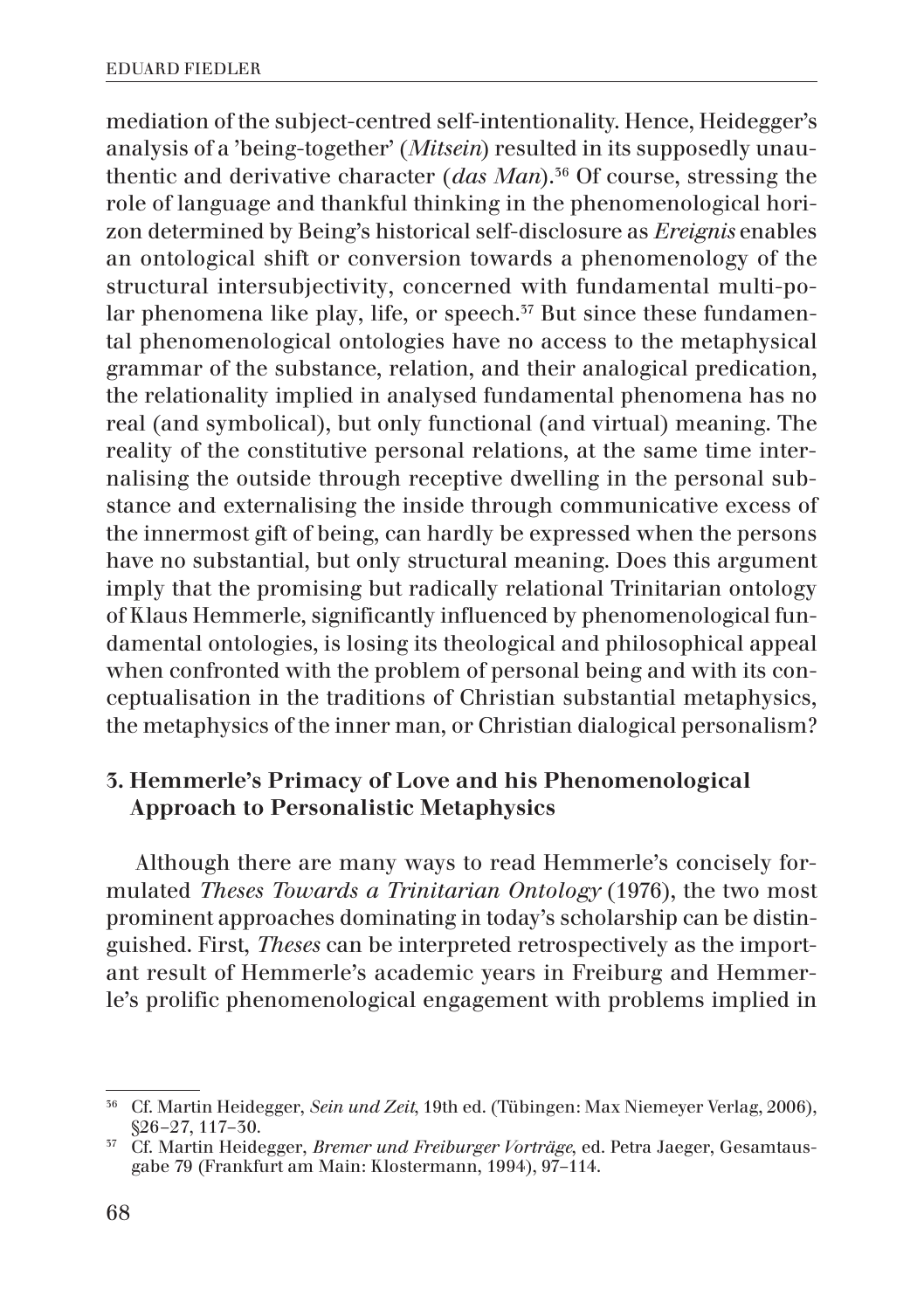the idealistic or phenomenological philosophy of religion.<sup>38</sup> Above all, Hemmerle struggled to find a way how to express being of the Holy (*das Heilige*) by thinking the Holy in a way that the Holy remains holy, and the thinking remains thinking.39 In this context, Trinitarian revelation, contemplated in Hemmerle's *Theses* in its specific and unique character, rearranges the relation between the subject, addressed by and established through God's self-giving, and being, mediating the same self-giving of the Triune God. This ontological rearrangement reveals that the meaning and intelligible structure of both the subjectivity and being is the relational self-giving, understood actively, verbally, and processually. 'A thing, a subject, or a being can only be understood, and can only be fulfilled, in its action (…). Nothing "is" outside of its action (…).'40 Whereas the retrospective interpretation of Hemmerle's *Theses* would tend to read this 'action' as a purely relational onto-dynamism, the second most prominent interpretation of this work would suggest that, systematically, this ontological 'action' means an *actus essendi* mediating by its non-subsistence the actuality of being. In this line of thought, the continuity with Balthasarian theology and metaphysics would be sustained.41 As Hemmerle's *Theses* are based on a birthday letter addressed to Hans Urs von Balthasar<sup>42</sup> and Hemmerle not only explicitly recalls the Balthasarian inspiration of these<sup>45</sup> but also situates the necessity of 'a new, a Trinitarian ontology'44 into the wider horizon of the whole Christian metaphysical tradition.<sup>45</sup> this 'hermeneutics of continuity' would certainly be appropriate.

<sup>38</sup> Cf. Kienzler, *Bewegung in die Theologie bringen*, 130–50. Kienzler's work represents the most advanced form of this phenomenologically oriented interpretation of Hemmerle's Trinitarian ontology.

<sup>39</sup> Klaus Hemmerle, 'Das Heilige und das Denken: Zur philosophischen Phänomenologie des Heiligen,' in *Auf den göttlichen Gott zudenken: Schriften zur Religionsphilosophie und Fundamentaltheologie*, ed. Heinz-Jürgen Görtz, Klaus Kienzler, and Richard Lorenz, 1st ed., Ausgewählte Schriften 1 (Freiburg im Breisgau: Herder Verlag, 1996), 113.

<sup>40</sup> Hemmerle, *Theses (Trans. Churchyard)*, 38.

<sup>41</sup> Cf. Coda, *From the Trinity*, 491. Hemmerle is similarly interpreted by Bernhard Körner. Cf. Bernhard Körner, 'Theology Constituted by Communication in Multiple Causality: Klaus Hemmerle's Trinitarian Ontology and Relational Theology,' in *Theology and Conversation: Towards a Relational Theology*, ed. Jacques Haers and Peter de Mey (Leuven: Peeters, 2003), 255–68.

<sup>42</sup> Hemmerle, *Theses (Trans. Churchyard)*, 7–8.

<sup>43</sup> Ibid., 8.

<sup>44</sup> Ibid., 33.

<sup>45</sup> Ibid., 33 and 49–50.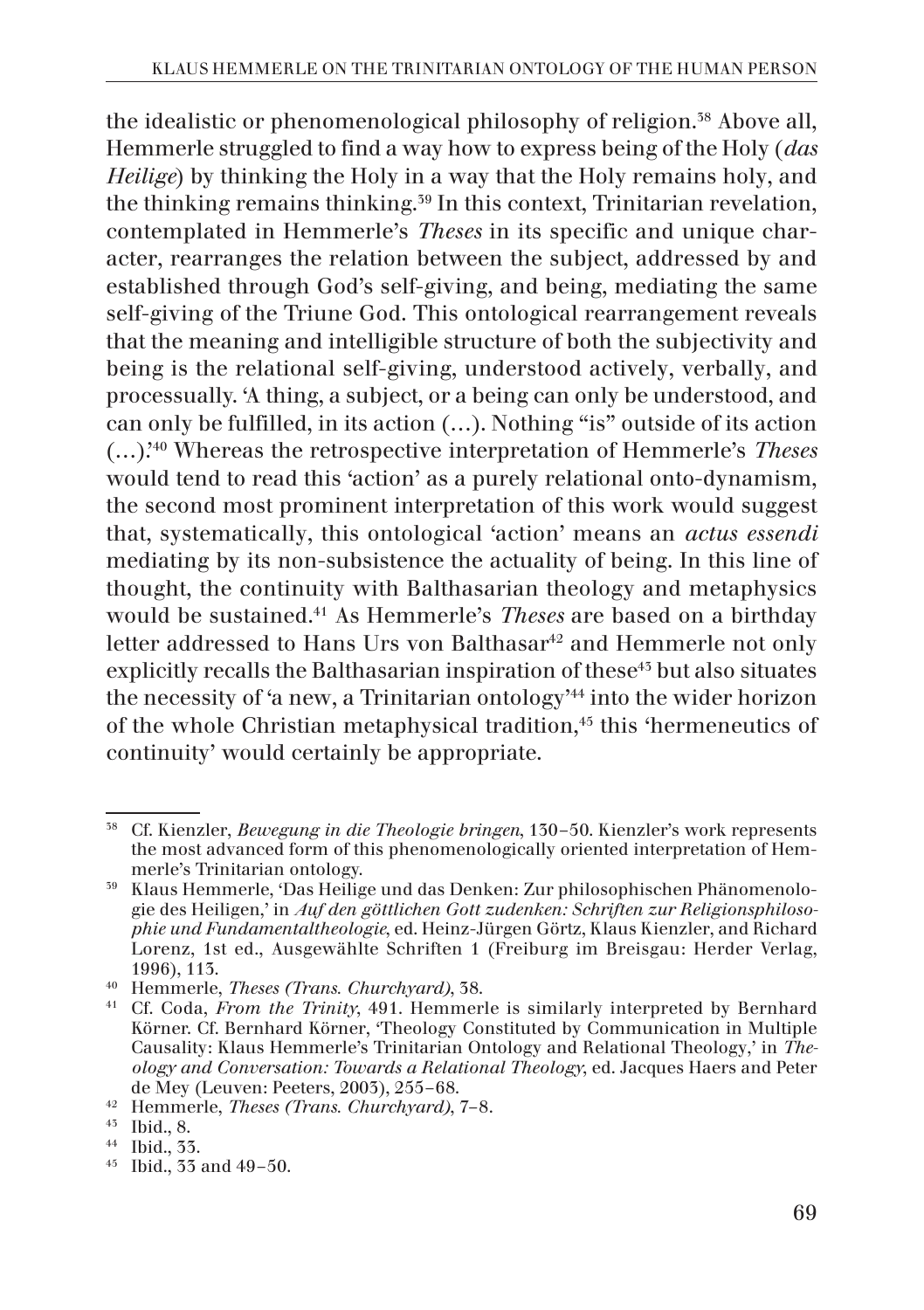Indeed, Hemmerle cannot be read as a plainly antimetaphysical author. Although he repeatedly pointed out the limits of the premodern substantial metaphysics, he also criticised the antimetaphysical tendency in modern theology<sup>46</sup> and rejected the seductive but shallow possibility of forming 'shifting alliances with late modern and post-modern models of thought'.47 Both the substantial metaphysics and the modern philosophy of self-consciousness were for him 'too puny in design to be able to do full justice to the preliminary Trinitarian gift of the Christian understanding of being'.48 Therefore, his critique of the improper accidentalisation of relations in classical metaphysics, radically expressed in the key §18 of his *Theses* and appropriately accompanied by a critique of the absolutised self-intentionality, does not pave a way towards a purely relational or structural ontology but rather indicates the same theological interest and motivation that led Augustine to revise Aristotelian categories in order to articulate the unique logic of Trinitarian life in books V–VII of his *De Trinitate*. Consequently, as much as Augustine or Bonaventure following him, Hemmerle replenished this reconsideration of metaphysical categories by proceeding *modo interiore*49 on the phenomenological way of love, *via caritatis*. 50 The restitution of the substantial and enduring unities, under the primacy of love, follows this path: they are themselves as much as they give and as they receive themselves; they are there because of the communication and 'transubstantiation'.51

This shift towards the accentuation of the relational unity in its actuality has been confirmed by Hemmerle's later works. After Hemmerle became the bishop of Aachen in 1975, he was no longer able to work out his approach to Trinitarian ontology more systematically, but at various occasions, he delivered an argumentation which supports the

<sup>46</sup> See Klaus Hemmerle, 'Wandlungen des Gottesbildes seit dem II. Vatikanum,' in *Auf den göttlichen Gott zudenken: Schriften zur Religionsphilosophie und Fundamentaltheologie*, ed. Heinz-Jürgen Görtz, Klaus Kienzler, and Richard Lorenz, 1st ed., Ausgewählte Schriften 1 (Freiburg im Breisgau: Herder Verlag, 1996), 448.

<sup>47</sup> Hemmerle, *Theses (Trans. Churchyard)*, 22.

<sup>48</sup> Klaus Hemmerle, *Thesen zu einer trinitarischen Ontologie: deutsch und englisch*, ed. Wilfried Hagemann, trans. Thomas J. Norris (Würzburg: Echter-Verlag, 2020), 105. In the new translation of Hemmerle's *Theses (Trans. Churchyard)*, from which I usually quote, this important paragraph is not translated correctly. Therefore, I quote from a slightly older English translation here. 49 Cf. Augustine, *De Trinitate*, VIII, 1, 1.

<sup>50</sup> Hemmerle, *Theses (Trans. Churchyard)*, 50.

<sup>51</sup> Ibid., 44.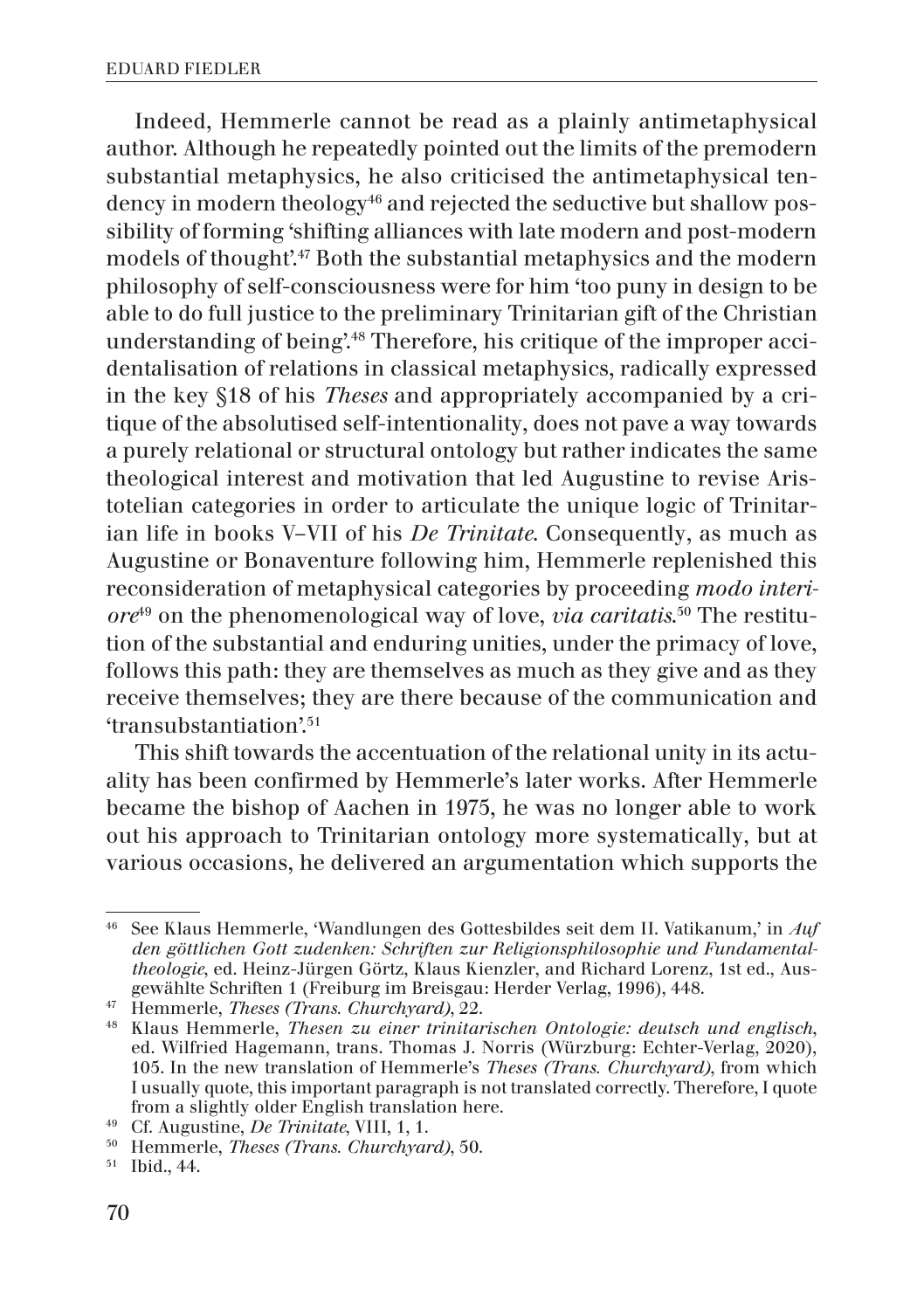reading of his *Theses*, which is more attentive to traditional personalistic metaphysics. In particular, Hemmerle heavily draws on the personalistic substantial metaphysics in his late text *Person and Community* (*Person und Gemeinschaft*, 1993),<sup>52</sup> where he shows how this traditional approach to the question of the human person can be enriched from within by its careful phenomenological reconsideration.

In *Person and Community*, Hemmerle opens his personalistic argument, consisting of seven related steps, by phenomenological identification of the meaning of community (*Gemeinschaft*) as relational being-together, founded upon the freedom and intersubjective mutuality in the existential and historical context (1). Such a social ontology implies that 'whoever speaks about community is in fact also speaking about person'.53 This community-focused starting point of Hemmerle is undoubtedly related not only to his Trinitarian ontology but also to his service to the Church as an existential, historical, and sacramental community. Nevertheless, Hemmerle paradoxically notes, the theological and philosophical tradition associated with the Church does not mediate the comprehensive and developed speculative account of the relational being-together as it is in the case of the subsisting person.54 Therefore, although it is clear that 'whoever speaks about community is in fact also speaking about person', it certainly is not clear whether 'whoever speaks about person is also speaking about community'. In other words, does the notion of the person imply the relational being-together?

To clarify this question, Hemmerle proceeds with the analyses of the theological genealogy of Christian personalism by stressing the decisive influence of Christological and Trinitarian discussions of the Patristic era (2). In this regard, the main reason for the development of the concept of the person lies 'in the responsible willingness to understand that whole communion of God with man, in which God is fully involved as God and in which we as people are completely integrated by him and in him'.55 Although the original theological motivation and

 $52$  Klaus Hemmerle, 'Person und Gemeinschaft – Eine philosophische und theologische Erwägung,' in *Die Alternative des Evangeliums: Beiträge zu gesellschaftlichen Fragen*, ed. Michael Albus, Peter Blättler, and Wolfgang Schneider, 1st ed., Ausgewählte Schriften 3 (Freiburg im Breisgau: Herder Verlag, 1995), 299–314. Translations from German text are my own.

<sup>53</sup> Ibid., 300.

<sup>54</sup> Ibid., 301.

<sup>55</sup> Ibid., 303.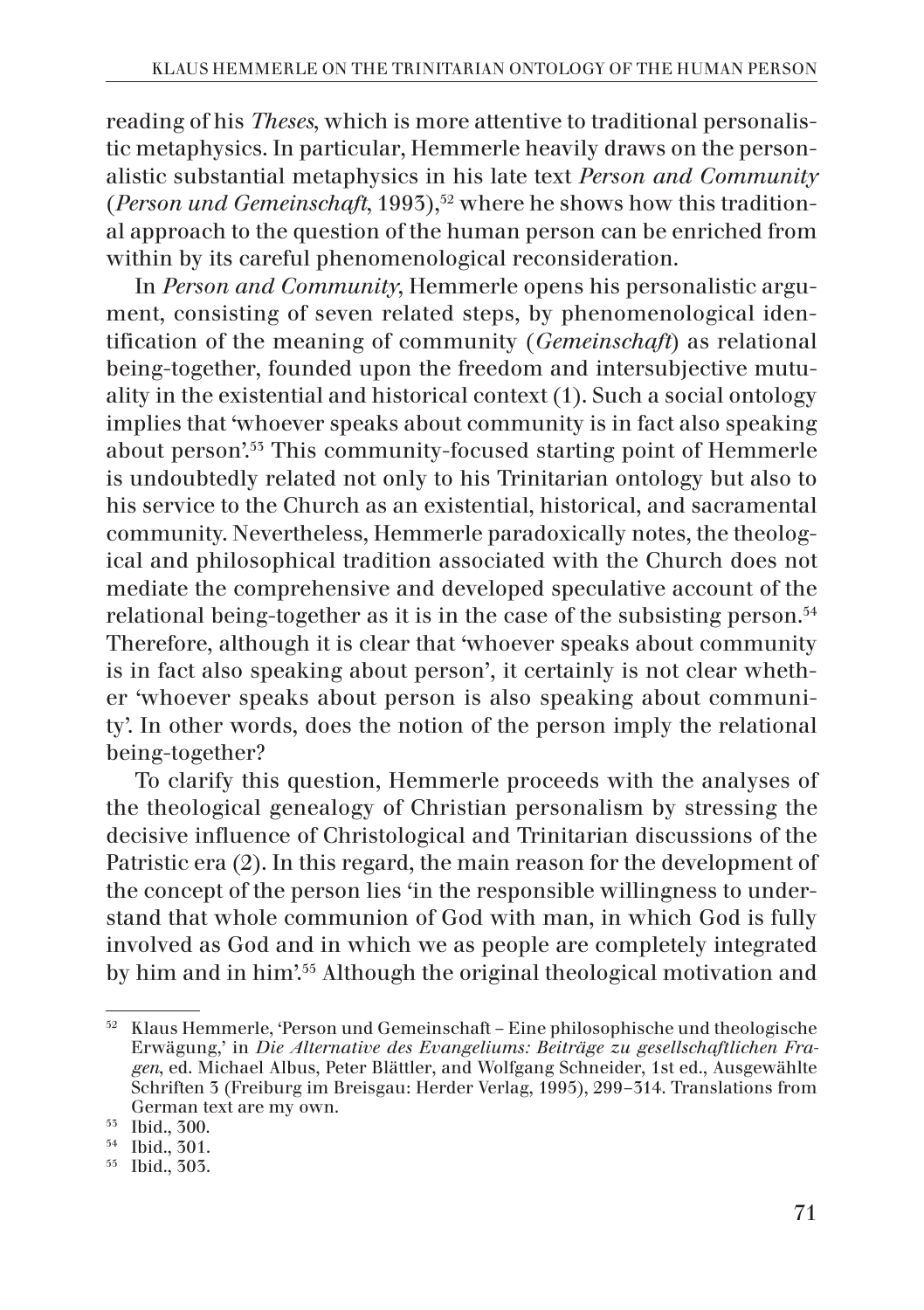discourse behind the concept of the person implies its intrinsic relational dimension, this concept itself was eventually brought to light by means of the philosophical category of the substance (3). Quoting the classical formula of Boethius,<sup>56</sup> Hemmerle points out that the concept of the person starts from self-being, subsisting, standing-in-oneself. Medieval speculation deepened this intellectual grasp of the subsisting person by identifying the innermost core of the person with the *incommunicabilis substantia*. 57 This does not mean that the person should be unable to communicate, to share itself. Rather it communicates itself precisely by communicating its essence in difference to itself and by communicating itself in difference to the other. Thus, the subsisting person cannot be exhausted by any communication or *assumed* by the other, and at the same time, it overflows with communication. Therefore, as Thomas Aquinas puts it, '*excluditur a persona ratio assumptibilis*'.58 Bonaventurian radicalisation of this problematics confirms the pattern just described: precisely as the subsisting self-being, as *privatio communitatis*, the person opens itself to the relational fullness, the overflow of the unity.59 Paradoxically, '*privatio illa in persona magis est positio quam privatio*'.60

After identifying this inner depth of the subsisting person, Hemmerle makes the preliminary conclusion that self-being or subsisting as a person, which is '*perfectissimum in tota natura*',<sup>61</sup> is not just one way of being alongside other ways of being (4). In the person, in the *individua substantia naturae rationalis*, there is the existential relation to being as being.

Because the person cannot be assumed and taken over by the other, but stands in itself, the person stands in relation to everything, everything stands in it; because its relation to everything is based on its relation to being, it is related to itself and thus vis-a-vis to everything. In this condition, however, a rapprochement between person and community begins.<sup>62</sup>

<sup>56</sup> Ibid., 303–4.

<sup>57</sup> Ibid., 304. Cf. Thomas Aquinas, 1 *Sent* 30.

<sup>&</sup>lt;sup>58</sup> Hemmerle, 'Person und Gemeinschaft,' 305. Cf. Thomas Aquinas, *STh* I. 29. 1 ad 2.

<sup>59</sup> Cf. Bonaventure, *Collationes in Hexaemeron*, XI, 8.

<sup>60</sup> Hemmerle, 'Person und Gemeinschaft,' 305. Cf. Bonaventure, 1 *Sent* 25. 2. 1.

<sup>61</sup> Thomas Aquinas, *STh* I. 29. 3.

<sup>62</sup> Hemmerle, 'Person und Gemeinschaft,' 307.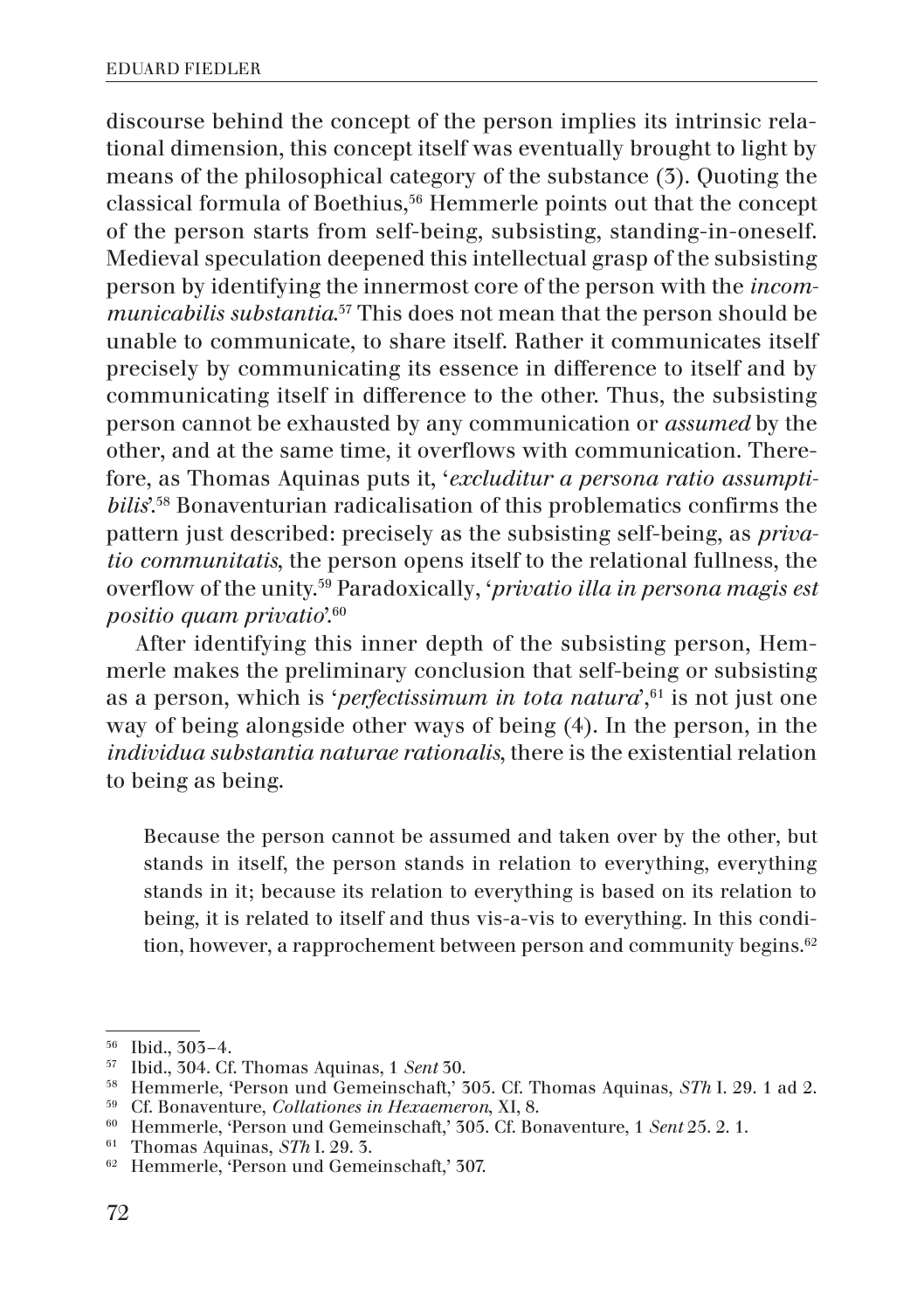Above all, this ontological rapprochement is possible thanks to the transcendental character of being as *bonum* and *verum* (5). The individual personal being enacts the universality of being, and this universality of being, informed by the convertibility of transcendentals, implies the interpersonal conversation and cooperation in being as *verum* and *bonum*. This interpersonal community presents a mutual and common ground through which all relate to the whole, to being, and to persons (6). These remain unique and distinct, *incommunicabilis*. But as they are concerned with the same 'thing', with being, and as language mediates the relationship between person and being, 'words can become common words', 'word-character is inscribed in the personal being as a possibility of mutual exchange between persons about being and in being.'63 Therefore, not despite, but precisely because the person subsists in radical intimacy of incommunicability, whoever speaks about person is indeed also speaking about interpersonal community.

Now, not only is it the case that the subsisting person cannot be exhausted by any communication or *assumed* by the other, but also it cannot give itself being. The unique incommunicability of the person and its inner word-character express above all a direct and asymmetric relation of the created subsisting person to the very giver of its being, who is also the giver of being (7). In the seventh and last step of his reflection, Hemmerle points out that the ground of the personal being lies in the ontological call of God. The person is called to be in order to be able to answer the call. This answer has to be always already related to the whole of creation. As the creator of the person is also the creator of the whole and of the others, the person is supposed to fulfil its responsibility. The persons 'inevitably stand before God's face and before one another and with one another. The characters of the I, that of the You, and that of the We are inextricably linked in the being of the person. And they are linked in its relation to God and in its relation to everything that is'.<sup>64</sup>

This relational culmination of Hemmerle's argument in *Person and Community* already resembles his Trinitarian ontology. Although from the starting point of a substantial account of the person, Hemmerle identified the relational being-together implied in the radicalised notion of the *incommunicabilis substantia.* However, this constitutive

<sup>63</sup> Ibid., 310.

<sup>64</sup> Ibid., 313.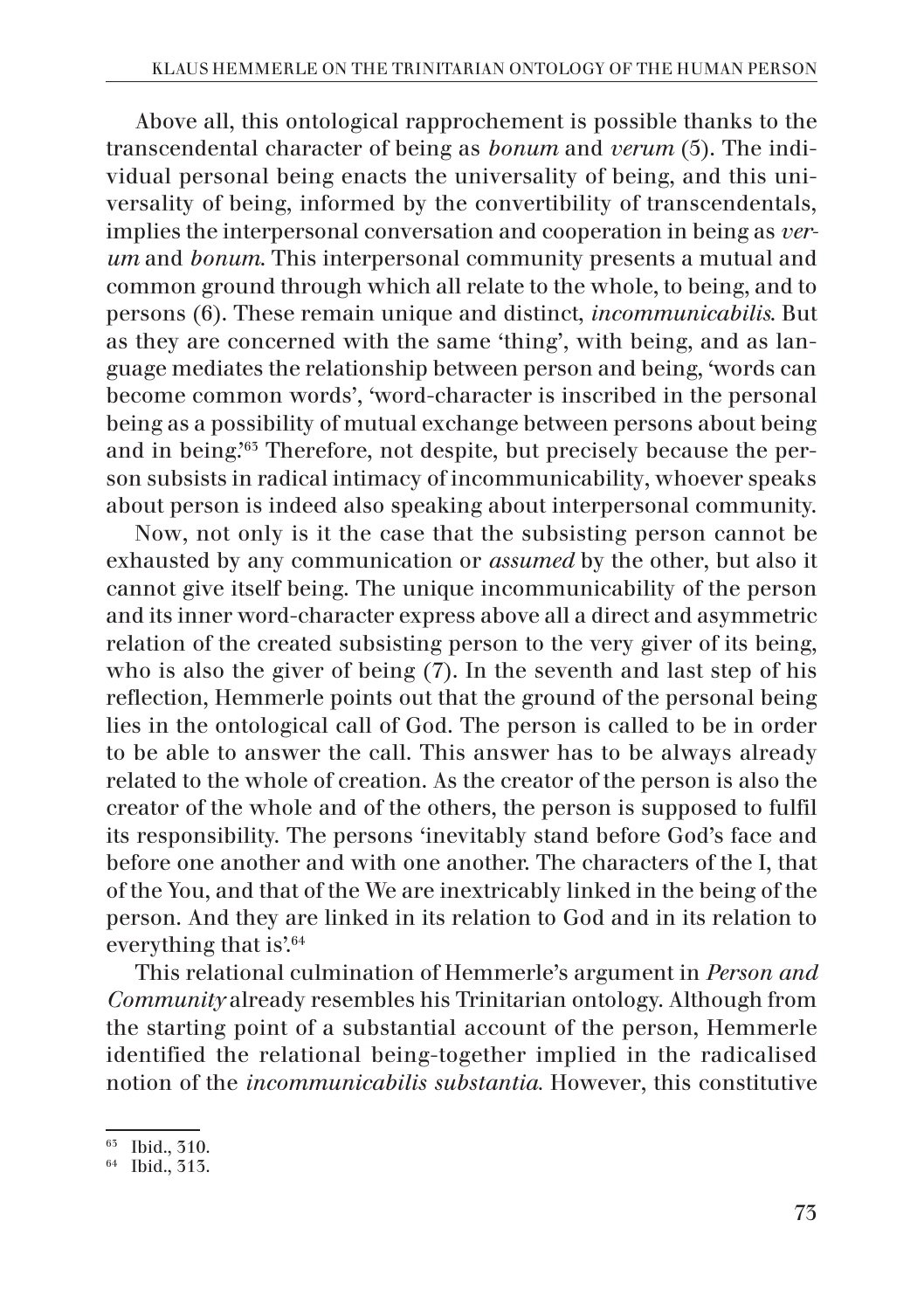being-together does not make the self-being of the person, accentuated by the metaphysics of the inner man, or the subsisting being of the person, brought to the light by the classical metaphysics, redundant or secondary. Rather it confirms that the reality of the constitutive personal relations, based on the communicative excess of the innermost gift of being, can hardly be expressed when persons have no substantial, but only structural, functional, or differential meaning. Although the *incommunicabilis substantia* receives its proper sense from within the relational communication, it does not dissolve by communicating its own essence, as it communicates its own essence to the other only in self-giving difference to itself and the other. According to Hemmerle's Trinitarian ontology, the ultimate reality of this self-giving differentiation is God's Triune love.

# Conclusion: Anticipated Integration of Personalistic Metaphysics and Phenomenology in Trinitarian Ontology

The ultimate reality of God's Triune love motivated authors associated with the 20th century quest for a Trinitarian ontology in their attempts to critically engage with the modern and postmodern philosophy of the subject by embedding the subject's noetic activity and its ontological grounding into the Trinitarian order of being and thought, structured by the principles of *analogia entis* and *analogia Trinitatis*. On the one hand, in his *Theses*, Klaus Hemmerle acknowledged the importance of such reconstructive revisions. On the other hand, he proposed to go beyond this metaphysical reconstruction by means of the phenomenology of love and radically relational ontology. 'What is new in the new ontology is its approach to a depth which cannot be disclosed from below: to the threefold mystery of God (…). The mystery of this mystery is love, self-giving. From out of love, all Being, all thinking, everything that happens is disclosed in its own structure.'65 In the light of this phenomenological disclosure, the human person seems to be a mere moment of relational processes. Does Hemmerle avoid such a structuralist or differentialist dissolution, or does he, for example like Derrida, prefer the antimetaphysical way that 'affirms freeplay and tries to pass beyond man and humanism'?

<sup>65</sup> Hemmerle, *Theses (Trans. Churchyard)*, 50.